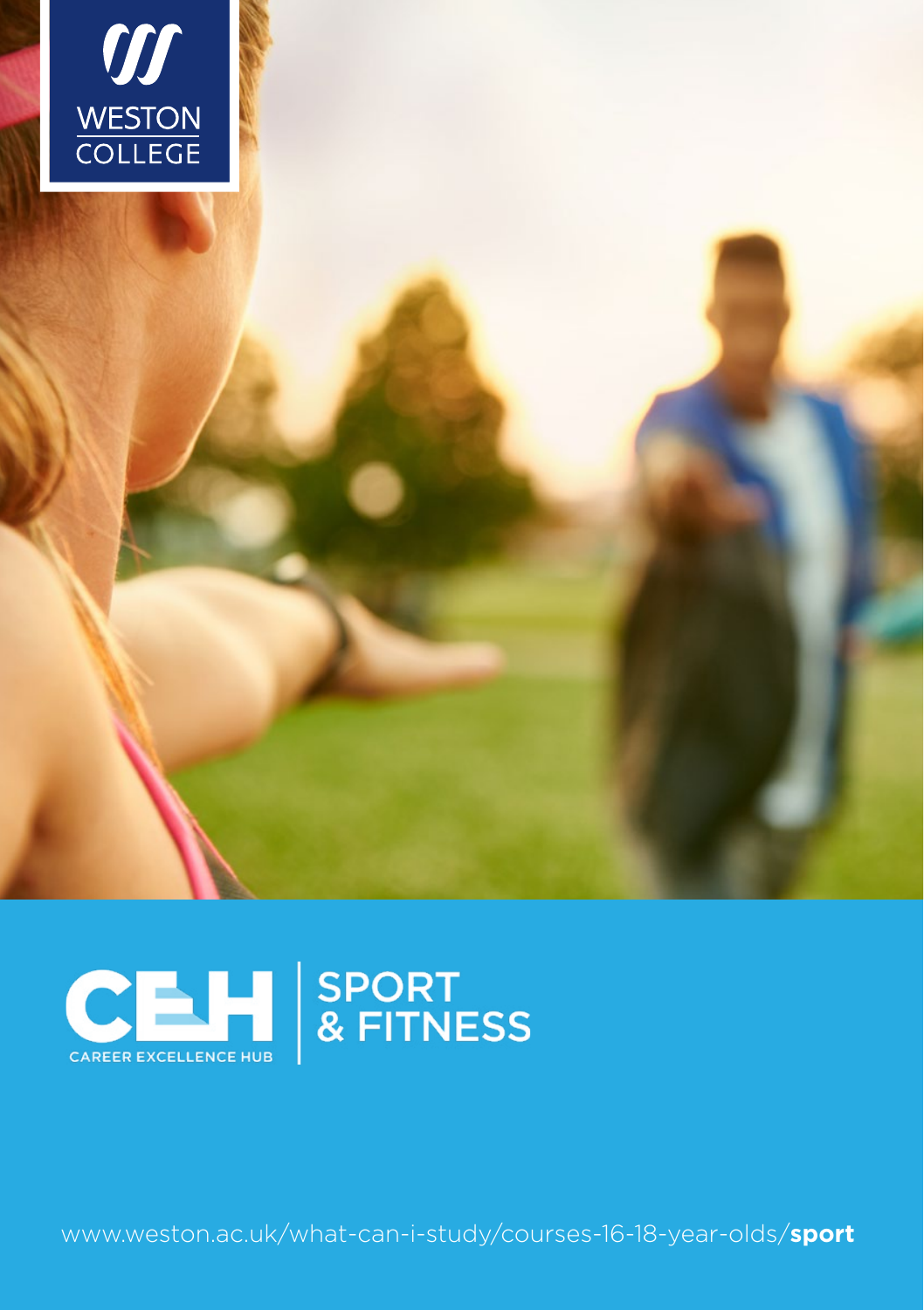### WELCOME

#### **Sport brings together communities, improves health and well-being and provides essential skills, such as teamwork, coaching others, leadership and resilience.**

We have decided to launch brand new Career Excellence Hubs, which gives a greater focus on preparing our learners for industry and we would be delighted to welcome you along to our new Sport and Fitness Career Excellence Hub.

Whether it's liaising with businesses in the industry to make sure we're teaching you relevant and up-to-date skills, creating the best facilities and digital platforms in the region for you to study in, or selecting the top teachers with current industry experience – our Sport and Fitness Career Excellence Hub is focused on providing you with the right learning environment to help you reach your potential.

We are about preparing you for a career what we offer is far more than just a course. Weston College is a diverse and inclusive learning environment, and we reward our students when they go above and beyond their abilities and expectations.

This guide will introduce you to our Sport and Fitness Career Excellence Hub.

I look forward to welcoming you soon.

had the

Dr Paul Phillips CBE, PhD, DLit, EdD Principal and Chief Executive

### WHAT IS THE CAREER EXCELLENCE HUB?

**As a Weston College student you will become part of our exciting new Career Excellence Hub in Sport and Fitness.**

This means you will take part in a study programme with lots of career boosting benefits, all with the aim of giving you the opportunity to become career ready!

Our mission statement is 'creating brighter futures' and we passionately believe in helping you reach your

ultimate goal, focussing on your future employability and developing the skills you need to have a successful career.

So, whether you're a school leaver or looking to study a full-time programme, our Career Excellence Hubs will help you stand out from the crowd and get ahead!



# Over 2 million play<br>**football weekly** in the UK

Over **7,000** gyms in the UK

### Sport contributes £39 billion to the UK economy

Over 445,400 people work in the UK **sports industry**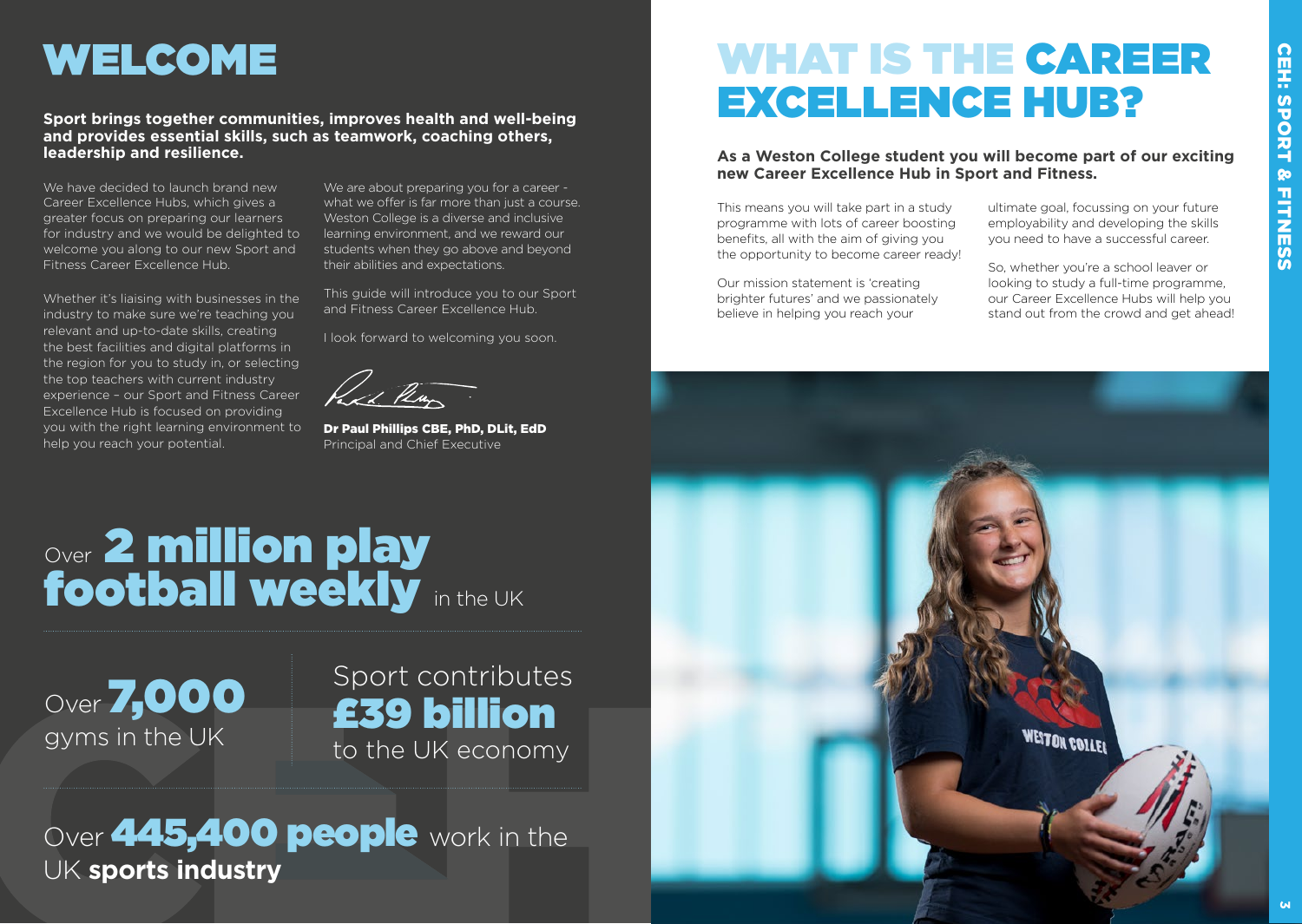### WHAT'S IN IT FOR ME?

**You'll get to study in** state-of-the-art **learning spaces in the Health and Active Living Skills Centre, using the latest** industry standard **equipment, with concepts and ideas delivered by lecturers who have a wealth of industry experience.** 

We will equip you with 21st Century **employability skills** to progress you onto your next career destination. This will include, working on **'real world learning'** using employer briefs and real-life case studies and scenarios to encourage up to the minute workplace problem solving.

Upskilled with the latest digital tools and technologies as a **Microsoft Showcase College**.

In a rapidly changing world of work, your identity, professional networks, and digital capability will increasingly influence your **future career opportunities**. We'll prepare you to stand out by showcasing your work and achievements.

If competitions are in your sights, you will also have the option to compete against the best in the UK through our links with **WorldSkills UK**.

You will be supported with outstanding wrap-around pastoral support via our **Wellbeing@Weston** model which provides all learners with access to highly qualified teams of welfare and mental health practitioners and resources all designed to support you **achieve** your **career** goals.



Inspired with personalised **1:1 Careers** Education Information Advice and Guidance, helping you look at all the options available to you for progression to the next step on your career journey.

Regardless of what your **career goal** is or whether you simply need to know what your options are - our team of highly trained careers advisors (Level 6 and above) offer relaxed, impartial advice to get you where you want to be helping you figure out the **best route to achieve your dream career**.

Empowered to learn more about your own **mental health and wellbeing** as part of your journey with us. Our ethos of **Body and Mind** will help you learn to develop coping strategies, build resilience, and access the proven benefits of exercise for wellness.

As well as all of the above benefits of being part of one of our Career Excellence Hubs, Weston College also offers you a fun, social experience designed for you to meet likeminded people, as well as being the only **OUTSTANDING COLLEGE IN THE REGION!**

#### OUR SPORT & FITNESS CAREER EXCELLENCE HUB IS ENDORSED BY:









We will provide you with **unrivalled exposure** to these employers with enhanced work experience. employer visits, simulation, as well as understanding what it means to be truly inclusive in a **modern** workplace, through valuing other people's diversity and ideas based on the principles of Fairness Respect Equality Diversity Inclusion and Engagement.



*Proud to be part of the WorldSkills UK Innovation Network*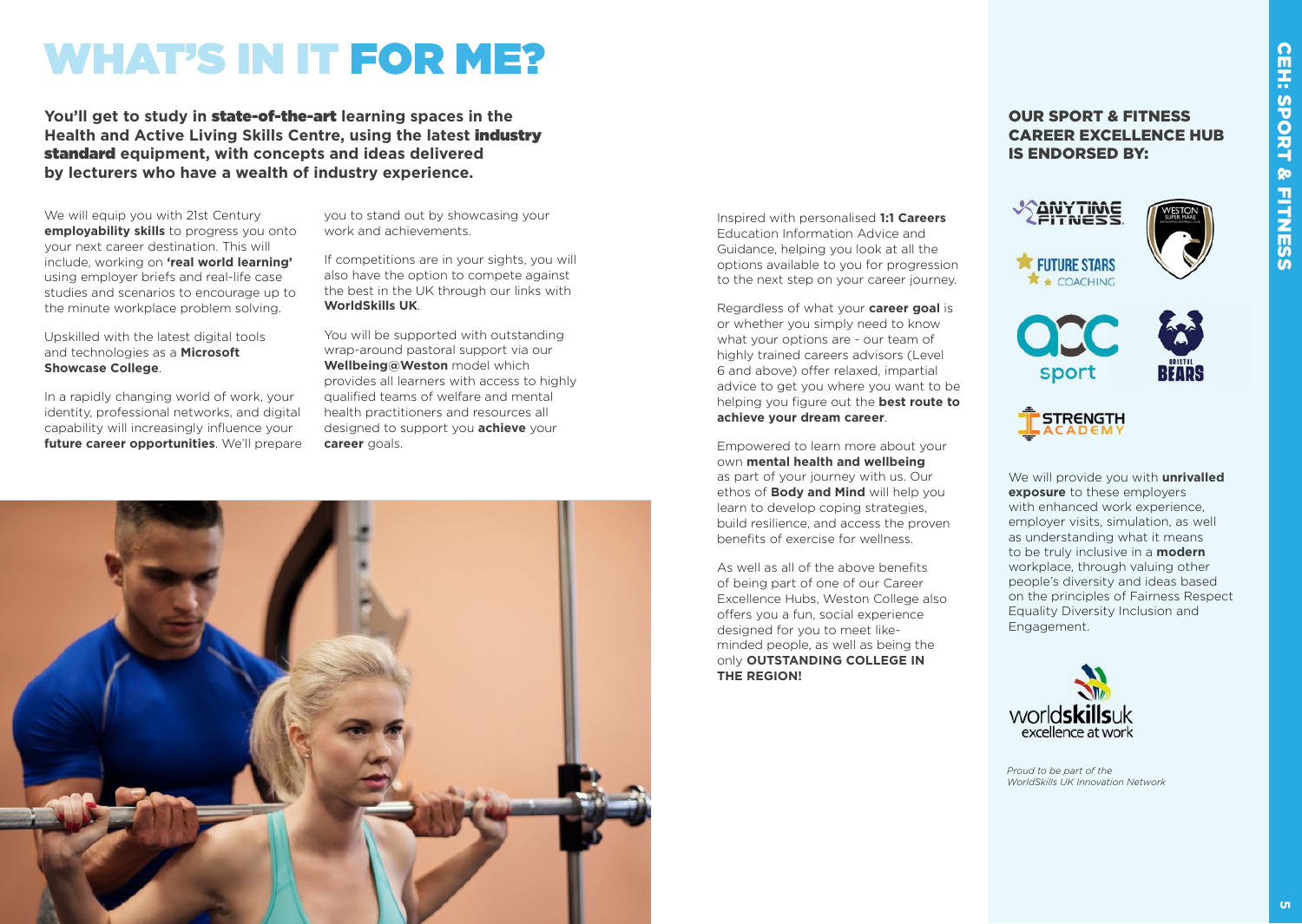### STUDY PROGRAMMES

**We have a range of programmes available in our Sport & Fitness Care Career Excellence Hub, which will prepare you for a life in the industry.**

Whether you want to specialise in sport, or fitness, we have a course for you – **just click on the course**, and it will take you to the course page on our website:

**Diploma** – Level 3



#### **Sport and Fitness**

 $-$  Level 3

**Sport Studies, Diploma** – Level 1 **Community Activator, Apprenticeship** – Level 2 **Sport Therapy and Exercise: Science Pathway, Extended Diploma Sport: Fitness and Leisure Management Pathway, Extended Sport and Activity Leaders, BTEC Diploma** – Level 2 **Sport, Extended Certificate** – Level 2 **Community Sport and Health Officer, Apprenticeship** – Level 3 **Sport Therapy and Exercise: Science Pathway, Extended Diploma** – Level 3

**Sport: Sports Coaching and Performance Pathway, Extended Diploma** – Level 3

CLICK ON A COURSE

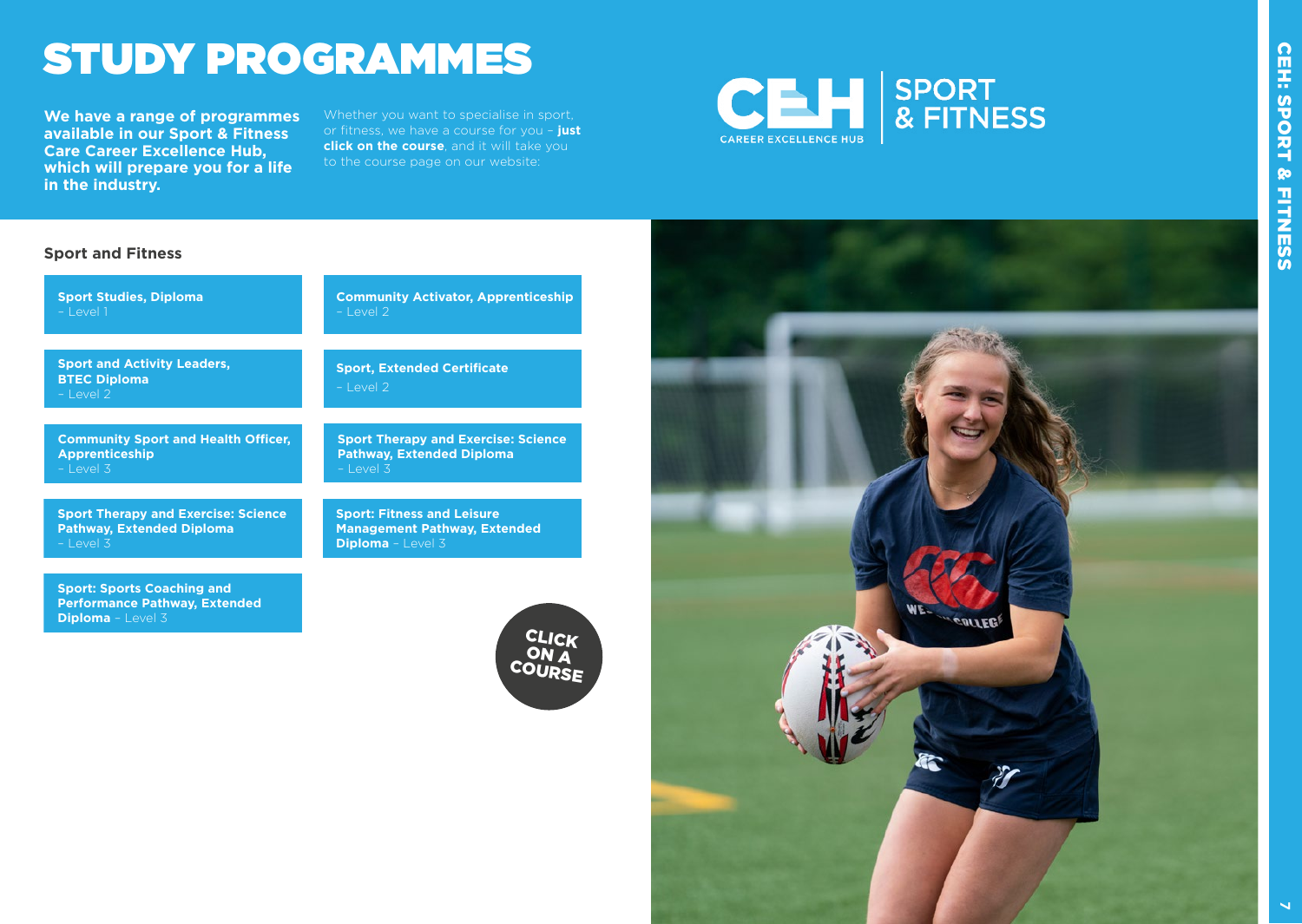### INDUSTRY SKILLS

**Through our Career Excellence Hubs you will develop skills for life, which will help you gain employment once you have completed your study programme. We will help you to gain both hard skills, and soft skills, which employers have highlighted as keys skills in this sector, but what exactly are they?**

Hard skills are the measurable ones that you list on your CV, and that you may hold certification in. Whereas soft skills are interpersonal, and help you to develop your relationships with co-workers and customers.

Alongside input from our Career Excellence Hub employer partners and advisory boards, we as a college have invested in powerful Labour Market Intelligence tools

to further guarantee that our curriculum meets employer need. Not only do we use all this information to inform our curriculum design, but it is also used to inform our skills and individual development programme called ID that's purpose is to accelerate your progress towards your career goal and next steps by equipping you with the complete package of knowledge, experiences and skills.



**We have built them into your study programme, meaning you will learn and develop these skills with us:**

#### **Hard Skills**

- Anatomy and Physiology
- Instructing
- Rehabilitation
- Physical Education
- Sports Coaching

#### **Soft Skills**

- Teaching
- Customer Service
- Innovation
- Leadership
- Safeguarding

English and maths are also a very important part of Sport & Fitness, here are some of the key skills they provide:

#### **English**

- Speaking, listening and communication skills
- Debates on topical issues such as: sexism, racism and pay.
- Writing detailed sports reviews and reports
- Interpreting and following instructions accurately
- Negotiating rules
- Spellings for parts of the anatomy and technical terminology

#### **Maths**

- Timing runs, working out the averages
- Measuring distance and height
- Working out BMI
- Making league tables
- Weightlifting- using different KGs on bars
- Performance analysis (Personal best), Medium, Mode, Mean & Range
- Angles and rotation- Javelin, throwing skills
- Formation and shape- How teams should line up
- Volume and liquids- How much an average person should drink daily (water).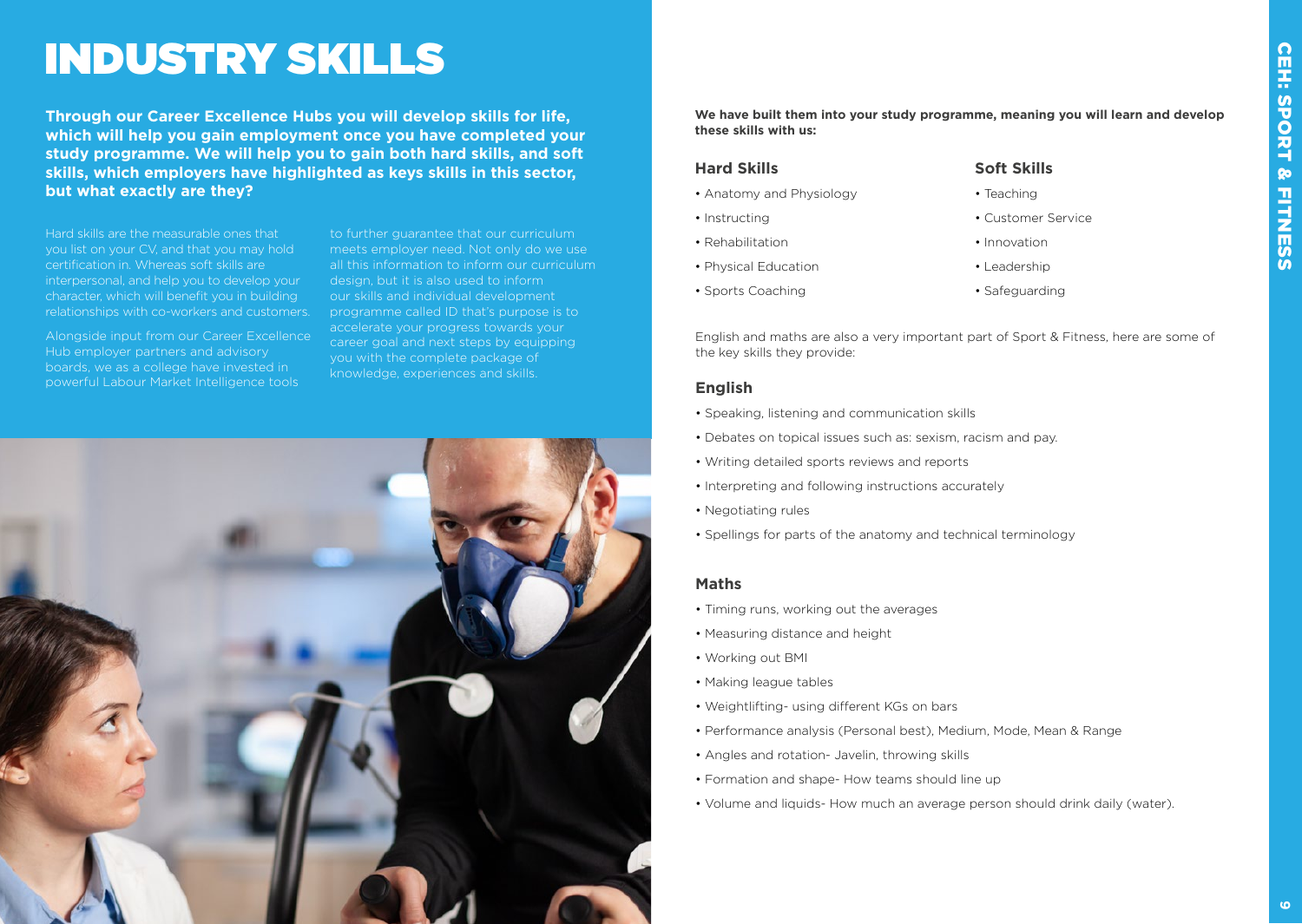## PROGRESSION ROUTES

**Once you've completed your course, there are several options for you to further develop your skills and knowledge...**





If you completed a Level 1, or Level 2 course, you can continue to progress to the next level course. Click [here](https://www.weston.ac.uk/what-can-i-study/courses-16-18-year-olds/photography/photography-ual-extended-diploma) to go back to our course page, and discover the relevant course route, for you.



An apprenticeship is a fantastic way of entering the industry. Not only will you get the opportunity to get your foot in the door with a local or national company, you will also be able to earn while you learn.

Through apprenticeships you will work closely with an experienced professional to develop and practice your skills, all whist receiving the benefits that being a student brings.

at UCW, which will allow you to further develop your knowledge. UCW is rated as Gold in the Teaching Excellence and Student Outcomes Framework, meaning the teaching, learning and opportunities we provide are of the highest quality in Britain.

We have several degree options on offer

We offer a Sports Studies FdSc, which could lead you to an exciting career in the sporting industry. You can find the full UCW course list, [here](https://www.ucw.ac.uk/courses/).

### CAREER IDEAS

**Motor Vehicle is an exciting and varied industry, so you might not know exactly which route you'd like to take yet. Here are a few different career options for you, with one of them potentially becoming your future career…**

#### **EXERCISE PHYSIOLOGIST**

Exercise physiologists investigate how people respond and adapt to muscular activity. They also look into ways in which people can improve their performance and fitness levels to help prevent or treat illness.

**Average salary:** £25,000

#### **PERSONAL TRAINER**

Personal trainer work with their clients, to create fitness programmes, as we;; as motivating and guiding them to achieve their goals.

**Average salary:** £26,000

#### **SECONDARY SCHOOL TEACHER**

Secondary school PE teachers plan, teach and assess learners aged between 11 and 18, in a range of sports.

**Average salary:** £30,000

#### **SPORTS COACH**

Sports coaches can specialise in specific sports, and help people participating in sports to work towards achieving their full potential.

**Average salary:** £20,500

#### **SPORTS DEVELOPMENT OFFICER**

Sports development officers help schools and communities get more actively involved in sport by organising projects and initiatives.

**Average salary:** £22,000

#### **SPORTS THERAPIST**

Sports therapists support people recovering from injuries, by providing treatment, rehabilitation and support, as well as offering advice on prevention.

**Average salary:** £23,000